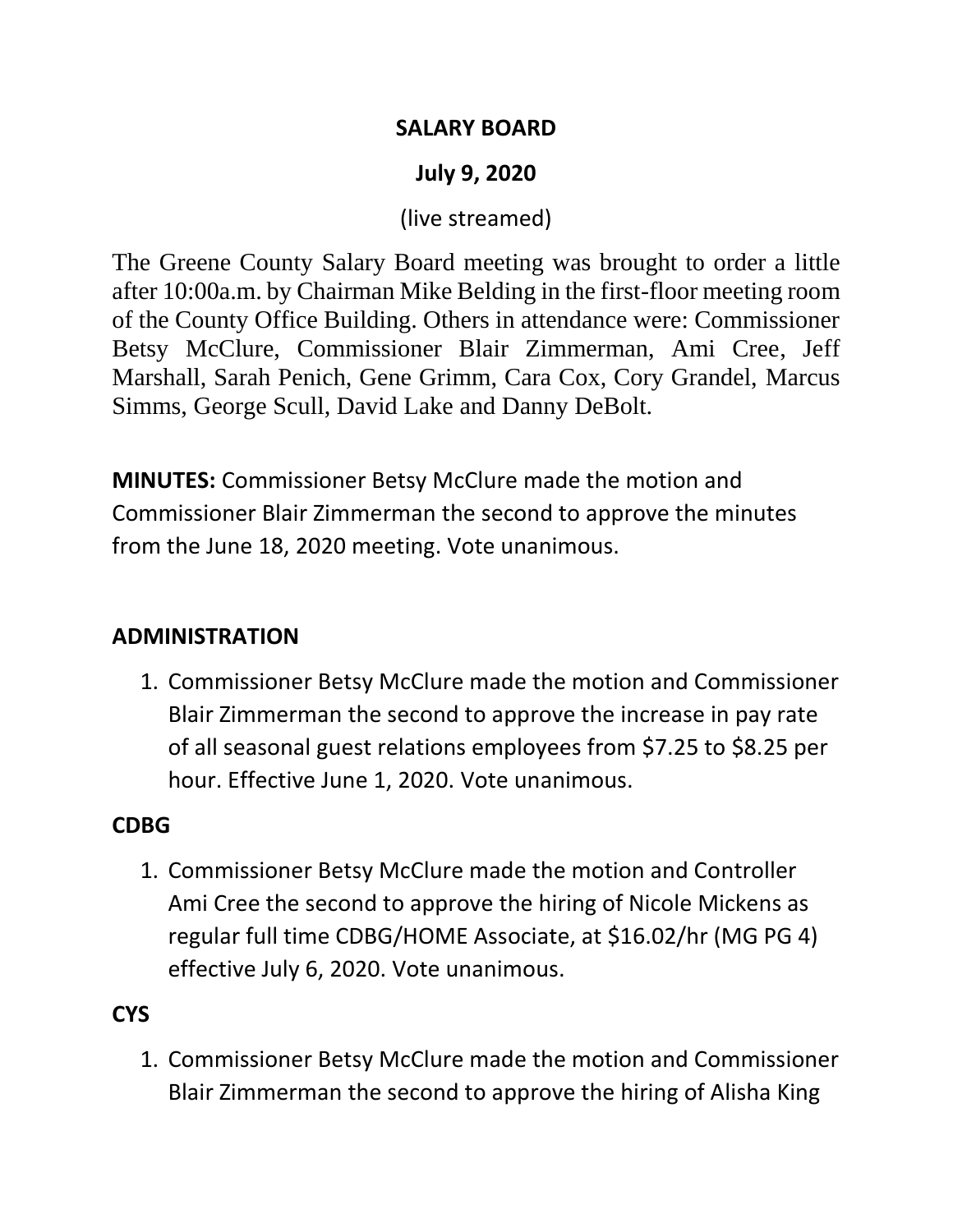as regular full time Secretary 1, at \$12.77/hr (SEIU PG 5) effective June 22, 2020. Vote unanimous.

- 2. Commissioner Betsy McClure made the motion and Controller Ami Cree the second to approve the hiring of Sierra Sells as regular full time Caseworker 1, at \$18.80/hr (UMWA HS/CYS) effective June 23, 2020. Vote unanimous.
- 3. Commissioner Betsy McClure made the motion and Commissioner Blair Zimmerman the second to approve the reclassification of Natasha Parson to regular full time Social Service Aide II, at \$15.10/hr (SEIU PG 8) effective June 4, 2020. Vote unanimous.
- 4. Commissioner Betsy McClure made the motion and Controller Ami Cree the second to approve the reclassification of Brooke Core to regular full time Caseworker II, \$21.24/hr (UMWA HS/CYS) effective July 9, 2020. Vote unanimous.

# **DAY CAMP**

- 1. Commissioner Betsy McClure made the motion and Commissioner Blair Zimmerman the second to approve the hiring of the following seasonal employees as Camp Counselors, at \$7.25/hr effective June 14, 2020: Vote unanimous.
	- Cory Tretinik
	- Cole Tretinik
	- Chloe Payton
	- Liam Ankrom

# **DISTRICT ATTORNEY**

1. Commissioner Betsy McClure made the motion and Controller Ami Cree the second to approve the hiring of 3 confidential casual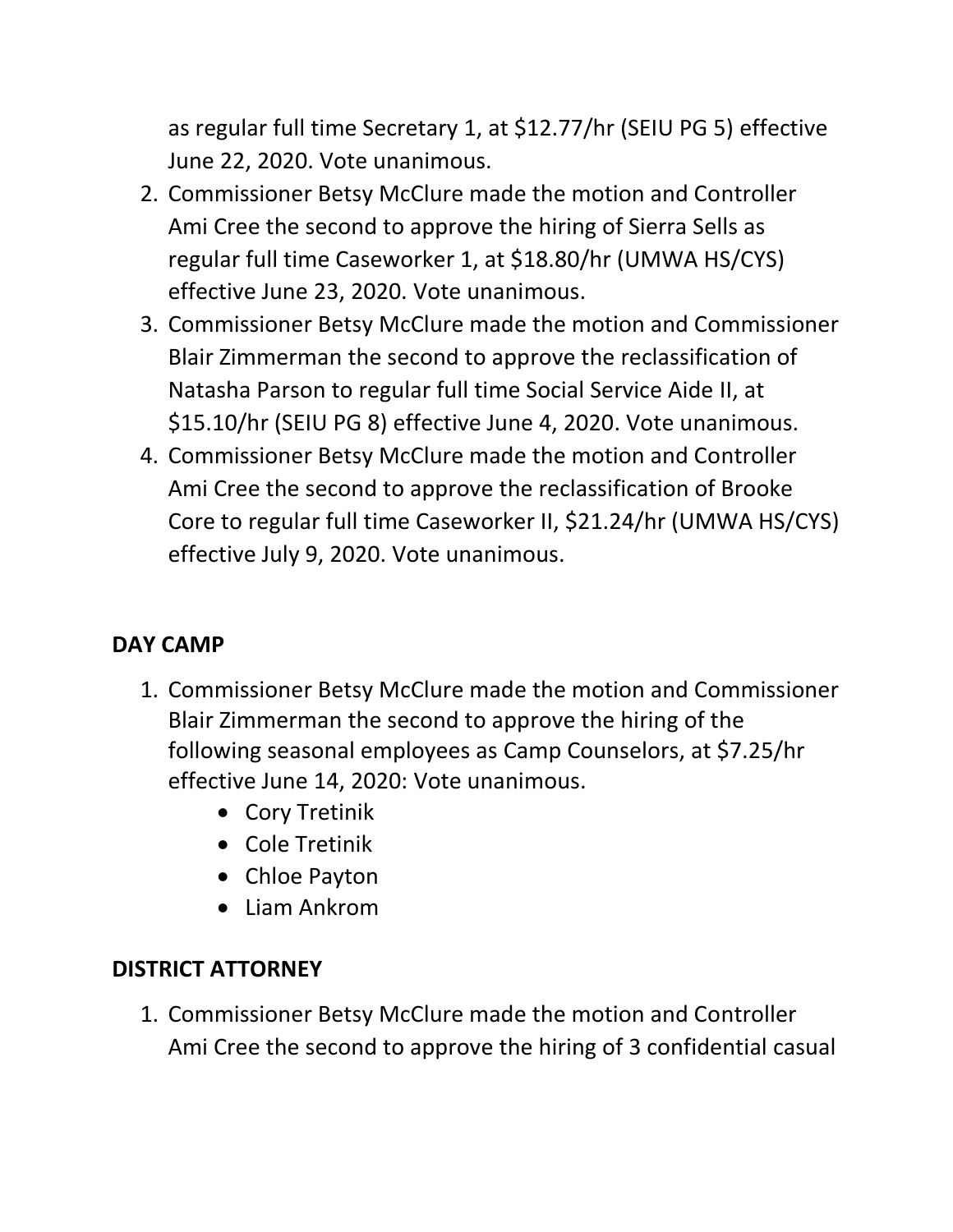County Detectives, at \$19.60/hr effective June 11, 2020. Vote unanimous.

- 2. Commissioner Betsy McClure made the motion and Commissioner Blair Zimmerman the second to approve the hiring of 5 confidential casual County Detectives, at \$16.90/hr effective June 11, 2020. Vote unanimous.
- 3. Commissioner Betsy McClure made the motion and Controller Ami Cree the second to approve the status change of one confidential County Detective from full time to casual, at \$16.90/hr effective June 18, 2020. Vote unanimous.

# **911**

- 1. Commissioner Betsy McClure made the motion and Commissioner Blair Zimmerman the second to approve the promotion of Colleen Cumer to 911 Alternate Telecommunicator at \$10.50/hr effective June 14, 2020 due to completion of training period. Vote unanimous.
- 2. Commissioner Betsy McClure made the motion and Controller Ami Cree the second to approve the promotion of Coleen Cumer to regular full time Telecommunicator 1, at \$14.52/hr (SEIU PG 10) effective July 1, 2020. Vote unanimous.

# **HUMAN SERVICES**

- 1. Commissioner Betsy McClure made the motion and Commissioner Blair Zimmerman the second to approve the reclassification of Toni Ferencak to regular full time Social Service Aide III, at \$16.40/hr (SEIU PG 10) effective June 7, 2020. Vote unanimous.
- 2. Commissioner Betsy McClure made the motion and Controller Ami Cree the second to approve the reclassification of Michael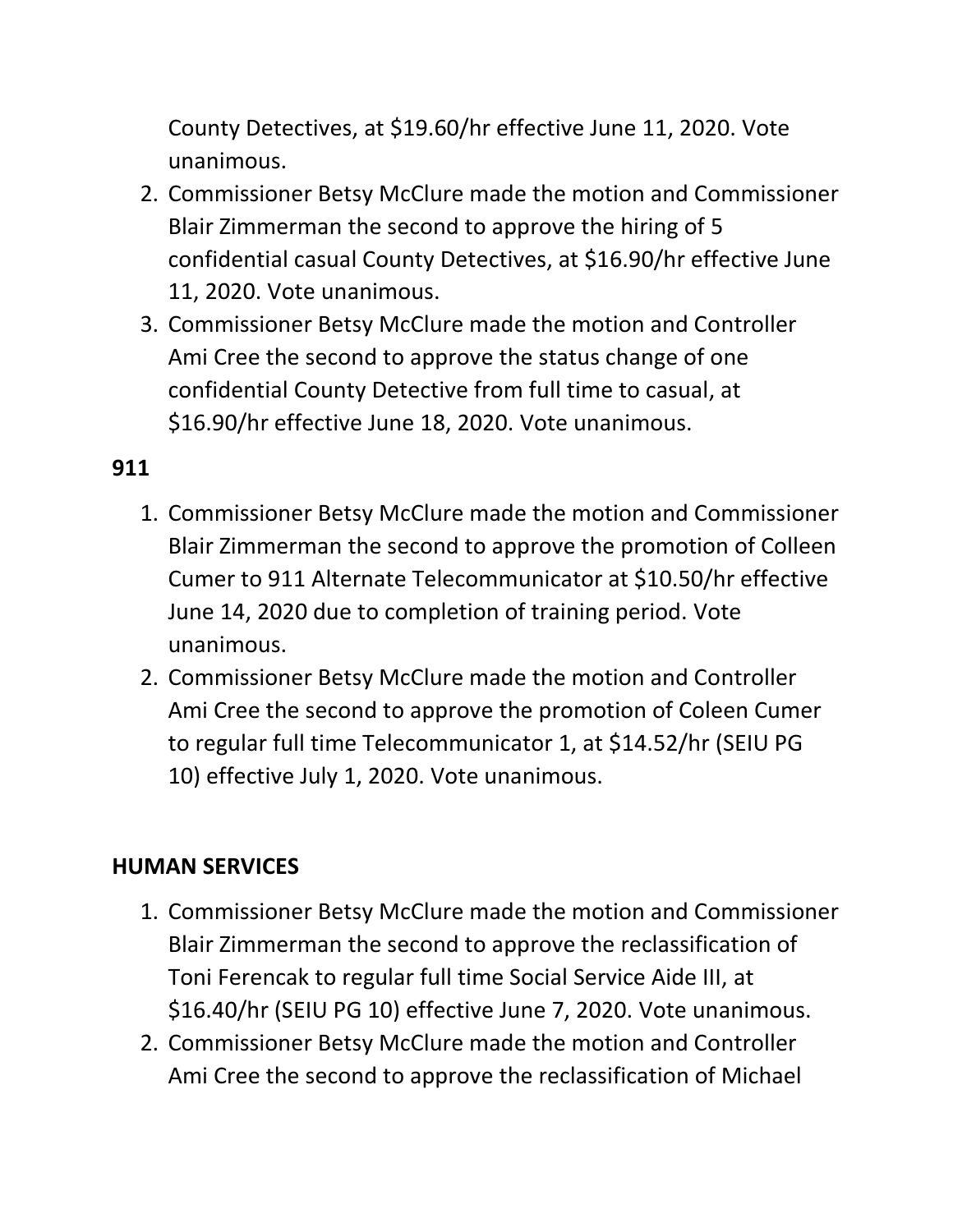Feaster to regular full time Caseworker II, at \$21.24/hr (UMWA HS/CYS) effective April 23, 2020. Vote unanimous.

3. Commissioner Betsy McClure made the motion and Commissioner Blair Zimmerman the second to approve the reclassification of Susan Fox from probationary to regular status Caseworker 1, at \$20.08/hr (UMWA HS/CYS) effective June 23, 2020. Vote unanimous.

### **PARKS AND RECREATION**

- 1. Commissioner Betsy McClure made the motion and Controller Ami Cree the second to approve the hiring of Jacob Tedrow and Matthew Herrington as seasonal Laborers, Jacktown Fairgrounds effective June 11, 2020. Vote unanimous.
- 2. Commissioner Betsy McClure made the motion and Commissioner Blair Zimmerman the second to approve the hiring of the following seasonal employees as Life Guards, at \$9.00/hr. Vote unanimous:
	- Kaylee Turcheck effective June 4, 2020
	- Kyle Stoneking effective June 4, 2020
	- Jonathan Riley effective June 4, 2020
	- Kaden Bennington effective June 4, 2020
	- Jade Renner effective June 4, 2020
	- Skylar Braga effective June 14, 2020
- 3. Commissioner Betsy McClure made the motion and Controller Ami Cree the second to approve the hiring of the following seasonal employees as Laborers, at \$8.25/hr. Vote unanimous:
	- Jonathan Wolfe effective June 4, 2020
	- Nikki Barchiesi effective June 4, 2020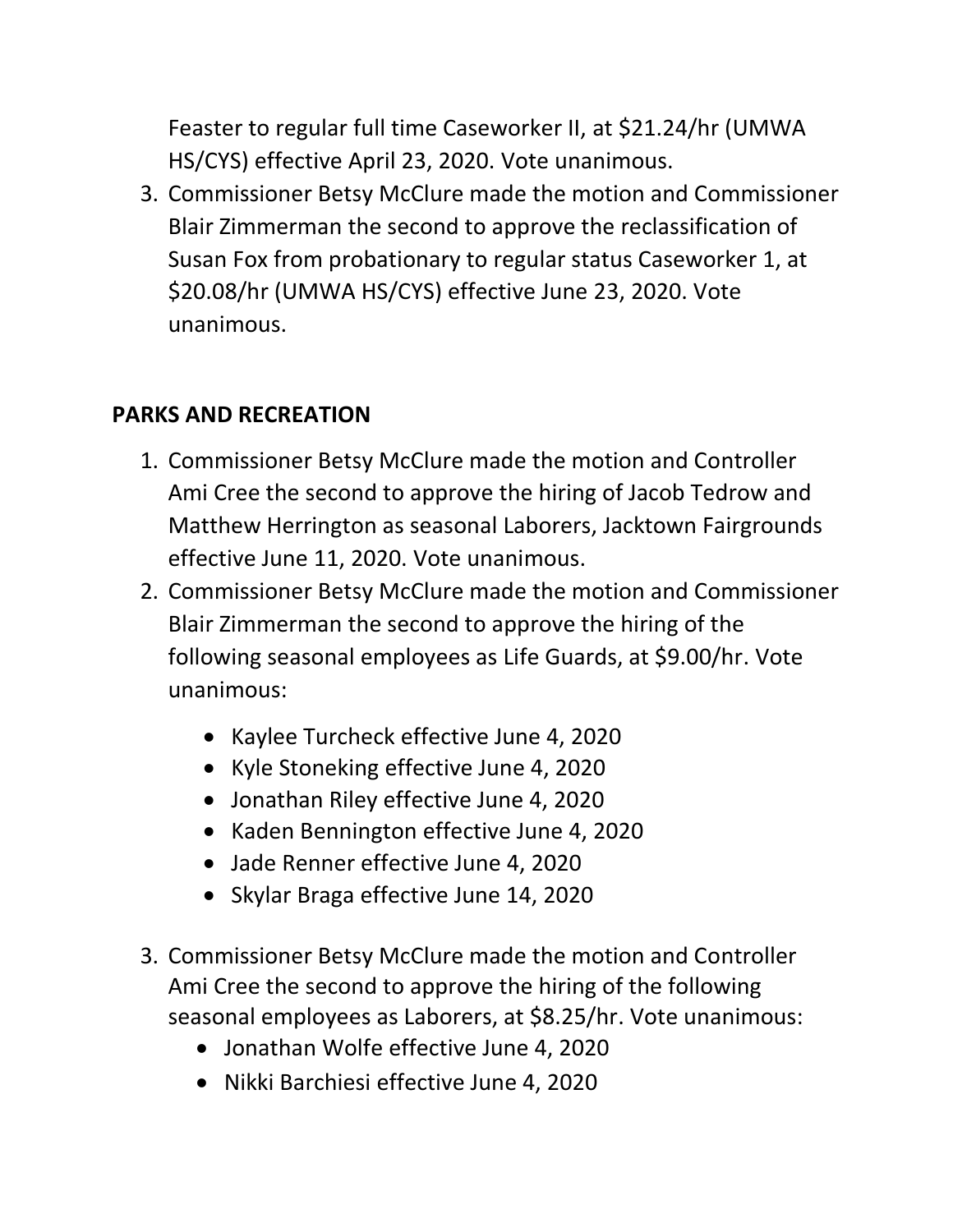- Tyler McIfe effective June 18, 2020
- Brandon Loring, Laborer Jacktown, effective June 15, 2020
- 4. Commissioner Betsy McClure made the motion and Commissioner Blair Zimmerman the second to approve the hiring of the following seasonal employees as Pool Managers, at \$11.00/hr effective June 22, 2020. Vote unanimous.
	- Dan Wagner
	- Joanna Walker
	- Ian McCombs
- 5. Commissioner Betsy McClure made the motion and Controller Ami Cree the second to approve the hiring of the following seasonal employees as Guest Relations, at \$8.25/hr. Vote unanimous:
	- Tiffany Wolfe effective June 22, 2020
	- William Broadwater effective June 22, 2020
	- Maxwell Broadwater effective June 22, 2020
	- Aleah Fenstermacher effective June 22, 2020
	- Kaitlyn Robinson effective June 22, 2020
	- Amber Wolfe effective June 22, 2020
	- Shauna Shipman effective June 22, 2020
	- Sierra Boyd effective June 22, 2020
	- Brooklyn Walker effective June 14, 2020
	- Eharalyn Eisminger effective June 14, 2020
	- Faith Andrews effective June 14, 2020
	- Keri Shipman effective June 14, 2020
	- Catherine Matyus effective June 14, 2020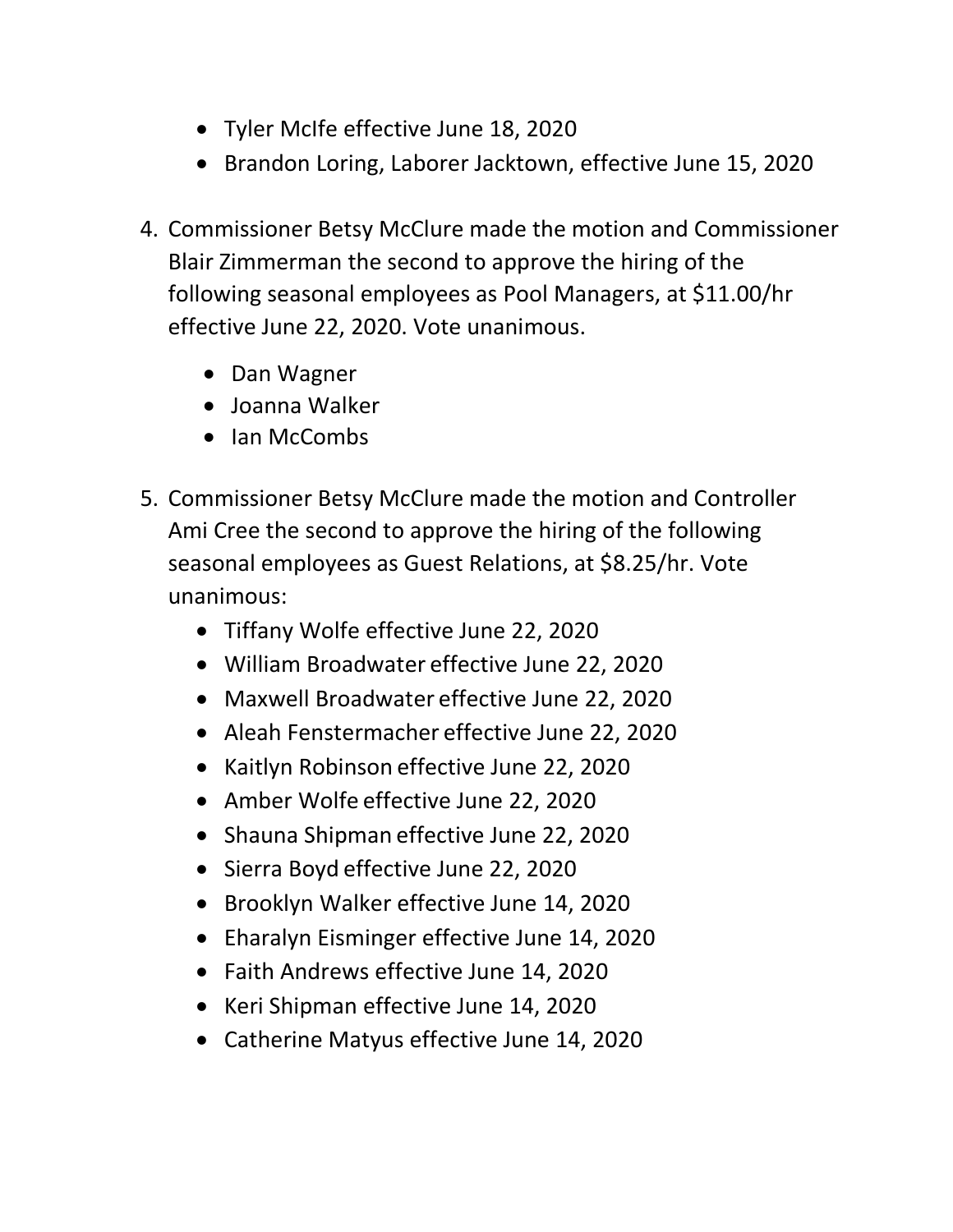### **PUBLIC DEFENDER**

1. Commissioner Betsy McClure made the motion and Commissioner Blair Zimmerman the second to approve the hiring of Alexis Baker, seasonal intern, at \$8.00/hr effective June 22, 2020. Vote unanimous.

### **REDEVELOPMENT**

1. Commissioner Betsy McClure made the motion and Controller Ami Cree the second to approve the hiring of seasonal employee Howard Moats, Laborer at \$8.25/hr effective June 22, 2020. Vote unanimous.

#### **SHERIFF**

- 1. Sheriff Marcus Simms made the motion and Commissioner Betsy McClure the second to administer the creation of 3 Security Officer Positions, at \$12.77/hr (SEIU PG 5) effective June 1, 2020. Vote unanimous.
- 2. Sheriff Marcus Simms made the motion and Controller Ami Cree the second to approve the hiring of the below as regular full time Security Officer 1, at \$12.77/hr (SEIU PG5) Vote unanimous:
	- Alex Campbell effective June 16, 2020
	- David Radvansky Jr. effective June 16, 2020
	- Paul Kozlowski effective June 22, 2020
- 3. Sheriff Marcus Simms made the motion and Commissioner Betsy McClure the second to approve the pay increase of Zackery Howard, regular full time Chief Deputy, to \$44,659.21 (MG PG 9) effective July 1, 2020 due to successful completion of one year in management position. Vote unanimous.